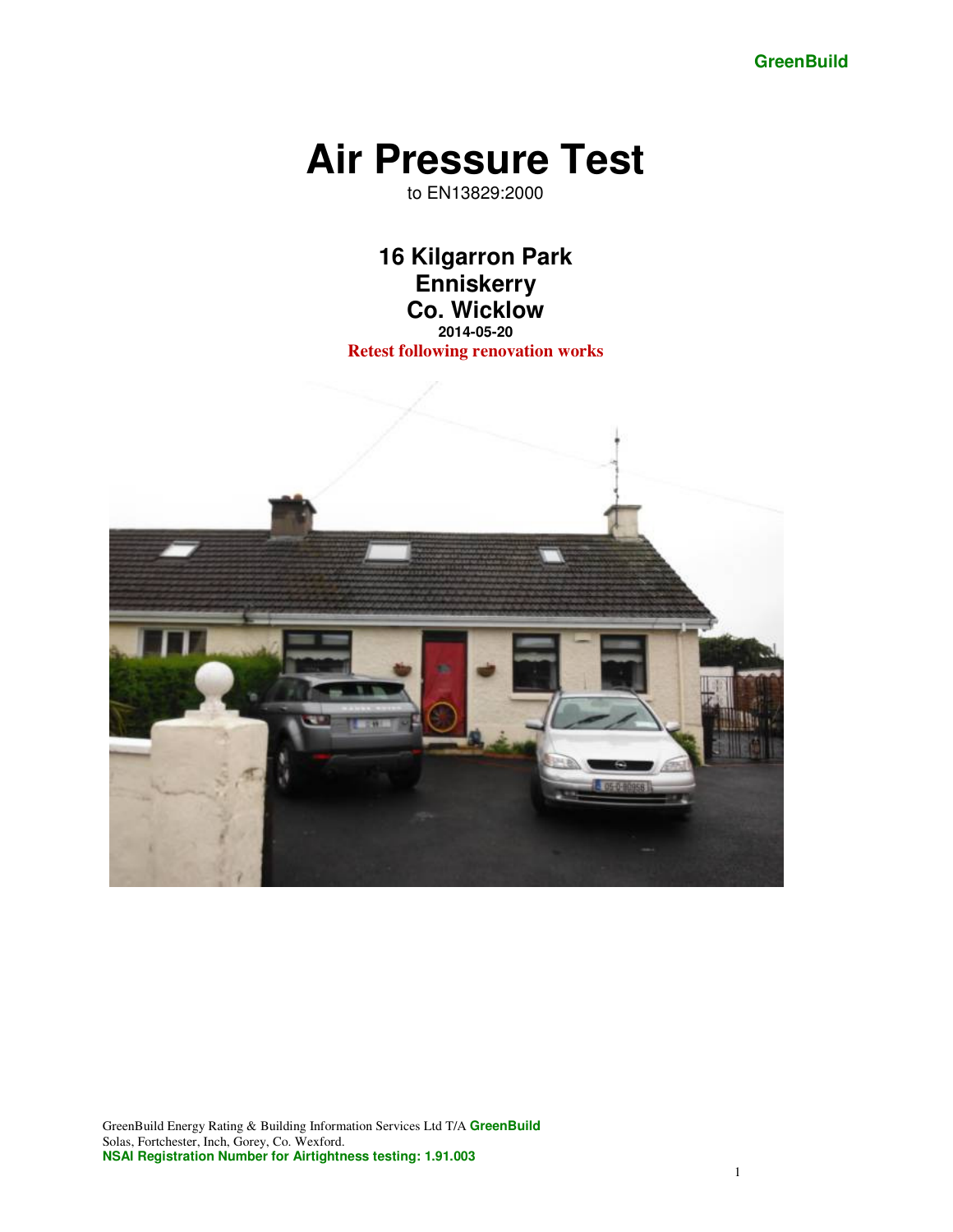# **Table of Contents**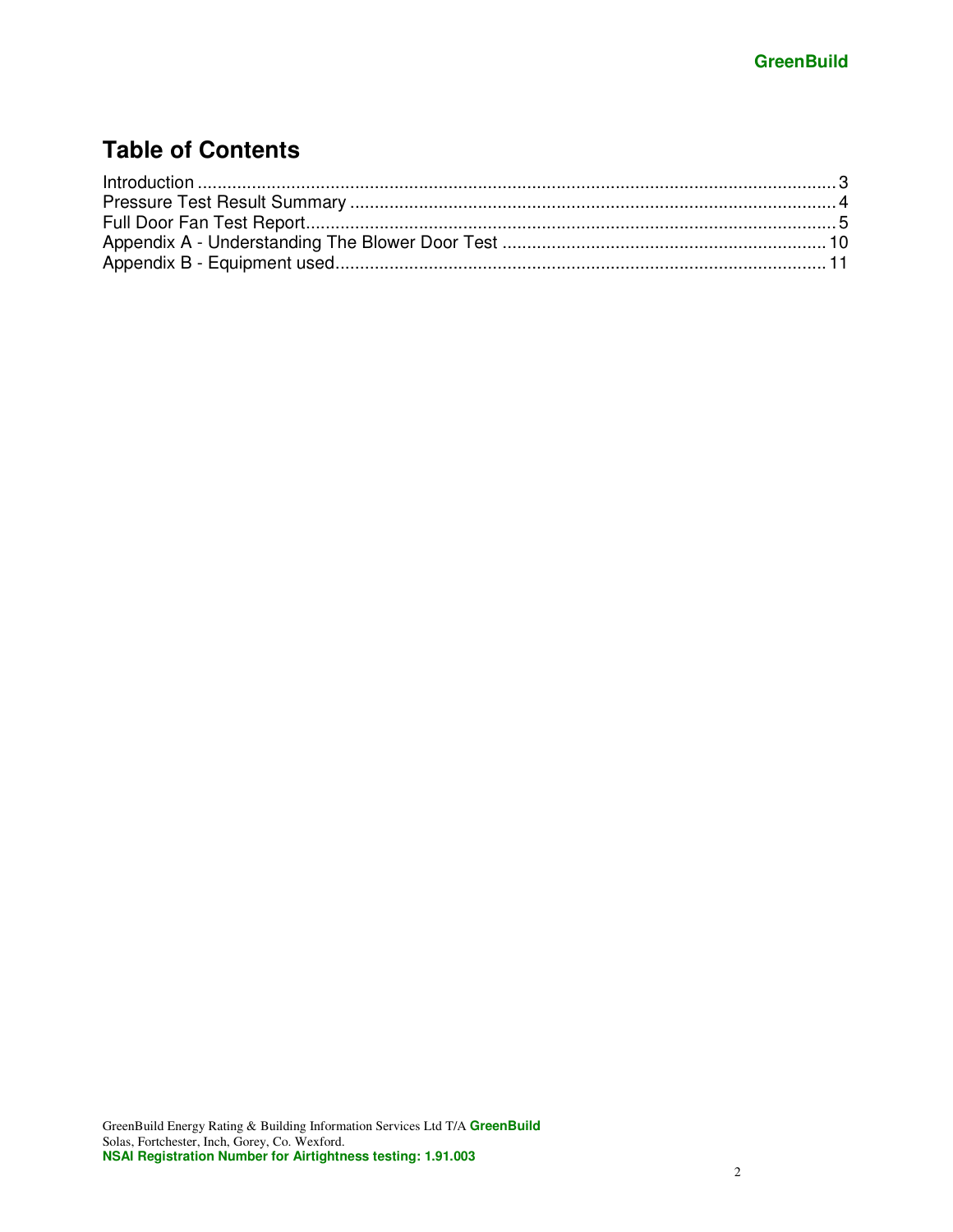### **Introduction**

Ms Joan Bolger commissioned an airtightness test using a 'blower door' machine to how well air-sealed the house is following renovation works. The blower door machine allows the level of airtightness to be ascertained and for the results to be compared to the general housing stock already tested.

The current report is structured as follows:

- 1. Summary Blower door result. This is a quick overview of how this dwelling stands
- 2. Detailed Blower door result. These details are required if the test is to be used in a BER calculation.

In order to understand the technology and some of the terminology used in compiling the report, your attention is drawn to the appendices:

A. Understanding the Blower door test

It is recommended that if you wish to understand the report on a deeper level, that you read those sections before tackling the main report.

Overall, the result of 4.080  $m^3/(hr.m^2)$  is within what is currently considered "Good Practise for Airtightness" in Ireland, and if the house were a new-build it would be well within the requirements of the Building Regulations Part L (2011) which calls for an airtightness test result of  $7.0 \text{ m}^3/\text{(hr.m}^2)$  or less on new homes.

It also shows a marked improvement on the initial airtightness test rate of 26.04  $m^3/(hr.m^2)$ , which was tested immediately prior to renovation works.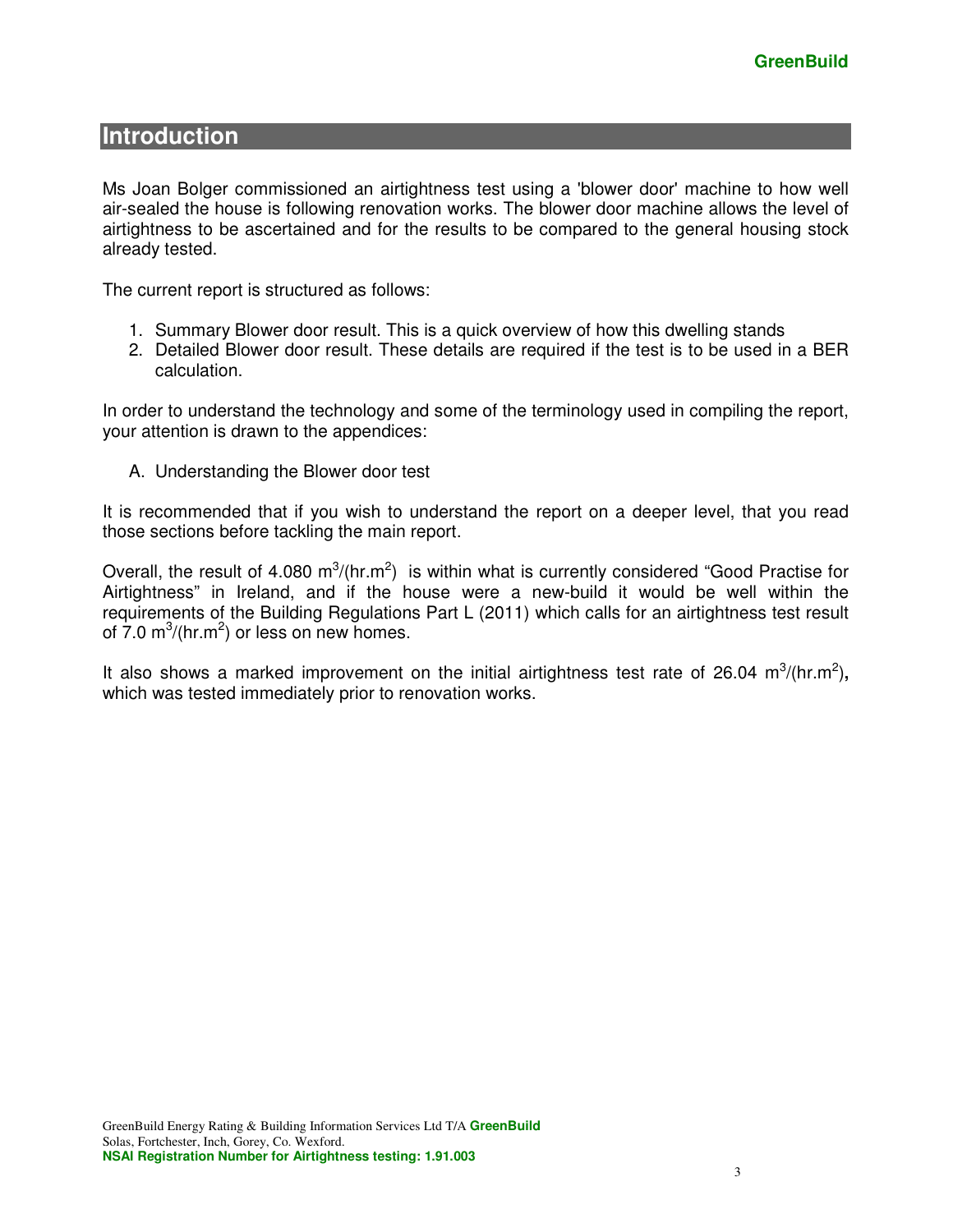# **Pressure Test Result Summary**

**16 Kilgarron Park Enniskerry Co. Wicklow** 

**2014-05-20** 



| Result @50Pa           | Flow $m^3/h$ | Air changes (n50) | <b>Permeability m<sup>3</sup>/(hr.m<sup>2</sup>) (q50)</b> |
|------------------------|--------------|-------------------|------------------------------------------------------------|
| <b>Averaged Result</b> | 1980         | 4.495             | 4.080                                                      |

**Comparison of Air Permeability Result (m<sup>3</sup> /(hr.m<sup>2</sup> )) to 2011 Part L New Home Regulations** 

| <b>Industry Standards</b> | <b>Best Practise &lt;3</b> | Good Practise 3-5 | <b>Acceptable 5-7</b> | Poor $>7$ |
|---------------------------|----------------------------|-------------------|-----------------------|-----------|
| <b>Your Result</b>        |                            | 4.080             |                       |           |

#### **Notes**:

The flow result is area independent.

The air changes rate (air leakage) and  $m^3/(hr.m^2)$  (air permeability) results are both dependent on accurate measurements of the volume and envelope area of the dwelling. The measurements used here were calculated from measurements taken on site.

The Equivalent leakage area is calculated at approximately 770 cm<sup>2.</sup> ( $\omega$ 10Pa) This is approximately the size a single hole would be through the wall, if all of the leaks now present in the house were concentrated into one hole, measured at 10Pa. That is, about a sheet and a quarter of A4 paper.

The result to be used in a DEAP BER calculation is  $1/20^{th}$  of the  $q50 - 4.080/20 = 0.204$ .

The test was undertaken in accordance with the provisions of the standard EN13829 Method B, and all variables were within acceptable limits.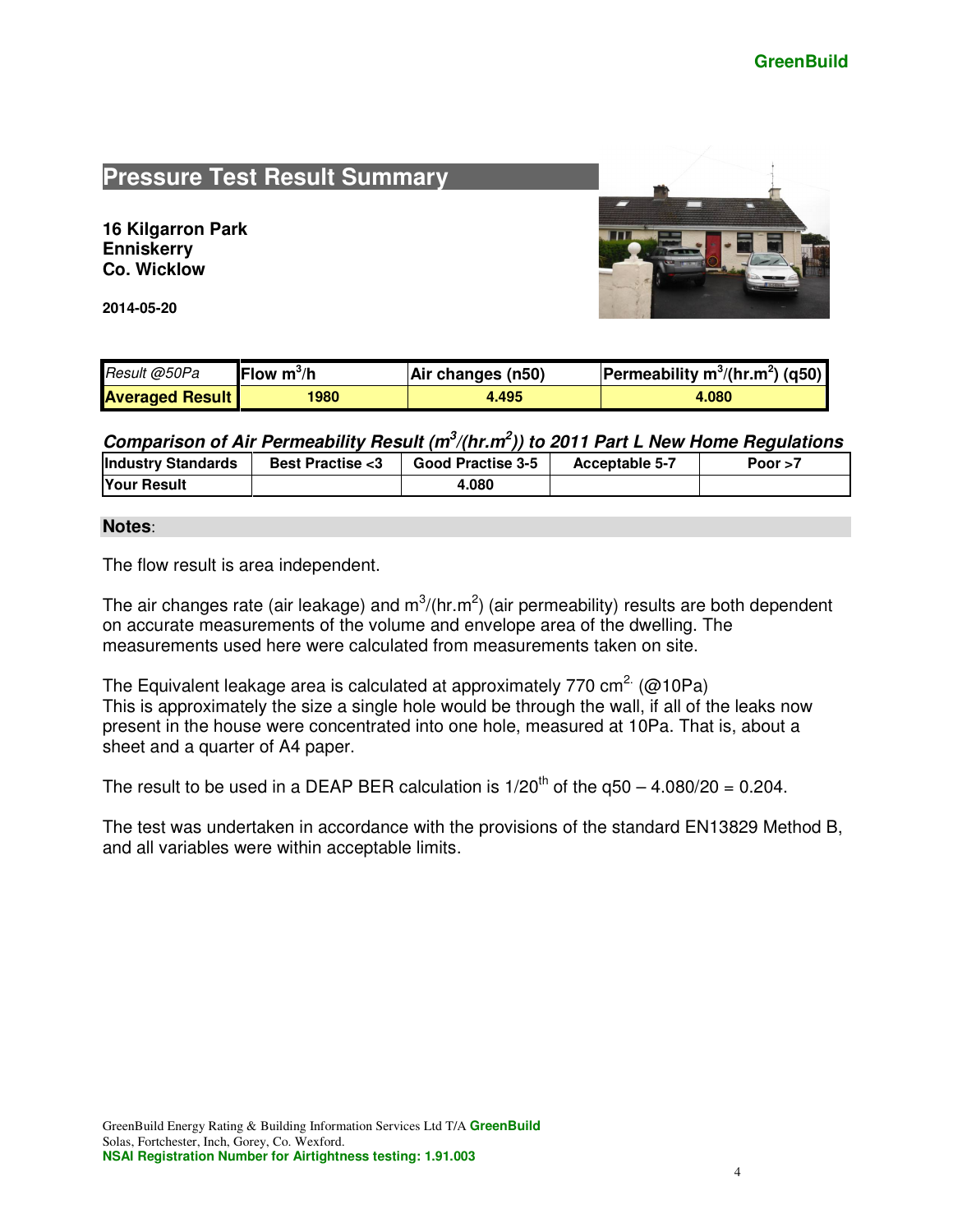# **Full Door Fan Test Report**

| <b>Building Address:</b>        | Elevation:                         | 100 <sub>m</sub>           |
|---------------------------------|------------------------------------|----------------------------|
| 16 Kilgarron Park               | Height above ground :              | 50 <sub>m</sub>            |
| <b>Enniskerry</b>               | Building Volume, V:                | $440 \; \mathrm{m}^3$      |
| Co. Wicklow                     | Total envelope area, $A_{T BAT}$   | $485 \; \mathrm{m}^2$      |
|                                 | Building exposure to wind:         | <b>Partially protected</b> |
| Test technician: Gavin Ó Sé     | building                           |                            |
| Test company: Greenbuild Energy | Estimated % error of measurements: | 5%                         |
| contact@greenbuild.ie           | Date of construction:              | 1960s, renovated 2014      |
| Tel:<br>087 2521032             |                                    |                            |

Equipment Used: Fan Retrotec 2000/H01674

 **Gauge DM-2/200542** 

#### **Depressurize set**

Date: **2014-05-20** from: **09.30** to

Environmental Conditions:<br>Barometric Pressure: 98 98.6KPa from Direct measurement.<br>0: Calm Wind speed: Temperature: Initial: indoors **16 °C** outdoors **14 °C** Final: indoors **16 °C** outdoors **14 °C**.

Test Data:

**10** bias pressures taken for **10** sec each.

**10** induced pressures taken for **20** sec each.

#### **Bias pressures**

| initial<br>Bias,   | $-0.40$ | $-0.30$ | $-0.30$ | $-0.30$ | $-0.30$ | $-0.30$ | $-0.40$ | $-0.40$ | $-0.40$ | $-0.40$ |  |
|--------------------|---------|---------|---------|---------|---------|---------|---------|---------|---------|---------|--|
| [Pa]               |         |         |         |         |         |         |         |         |         |         |  |
| final[Pa]<br>Bias, | $-0.70$ | $-0.60$ | $-0.60$ | $-0.60$ | $-0.60$ | $-0.50$ | $-0.50$ | $-0.50$ | $-0.50$ | $-0.50$ |  |

| <b>Building Test</b>      | $-55.0$ | $-50.0$ | $-45.0$ | $-40.0$ | $-35.0$ | $-30.0$ | $-25.0$ | $-20.0$ | $-15.0$ |  |  |
|---------------------------|---------|---------|---------|---------|---------|---------|---------|---------|---------|--|--|
| Pressure [Pa]             |         |         |         |         |         |         |         |         |         |  |  |
| Door Fan                  | 235     | 209     | 186     | 160     | 138     | 112     | 89      | 66      | 47      |  |  |
| Pressure, [Pa]            |         |         |         |         |         |         |         |         |         |  |  |
| Total flow,               | 2147.   | 2015.   | 1892.   | 1746.   | 1614.   | 1447.   | 1284.   | 1101.   | 926.1   |  |  |
| $V_r$ [m $^3$ /h]         | 5       |         | 5       | 4       | 9       | 6       |         | 4       |         |  |  |
| Corrected                 | 2145    | 2013    | 1891    | 1745    | 1613    | 1446    | 1283    | 1100    | 925.1   |  |  |
| flow,                     |         |         |         |         |         |         |         |         |         |  |  |
| $V_{\sf env}$ [m $^3$ /h] |         |         |         |         |         |         |         |         |         |  |  |
| Error [%]                 | $-0.1%$ | $-0.3%$ | 0.3%    | $-0.1%$ | 0.8%    | $-0.2%$ | $-0.2%$ | $-1.0%$ | 0.7%    |  |  |

Bias pressure Averages:

initial [Pa] ∆P01 **-0.35**, ∆P01--0.35, ∆P01+ **0.00**  final [Pa] ∆P02 **-0.56**,∆P02-**-0.56**, ∆P02+**0.00**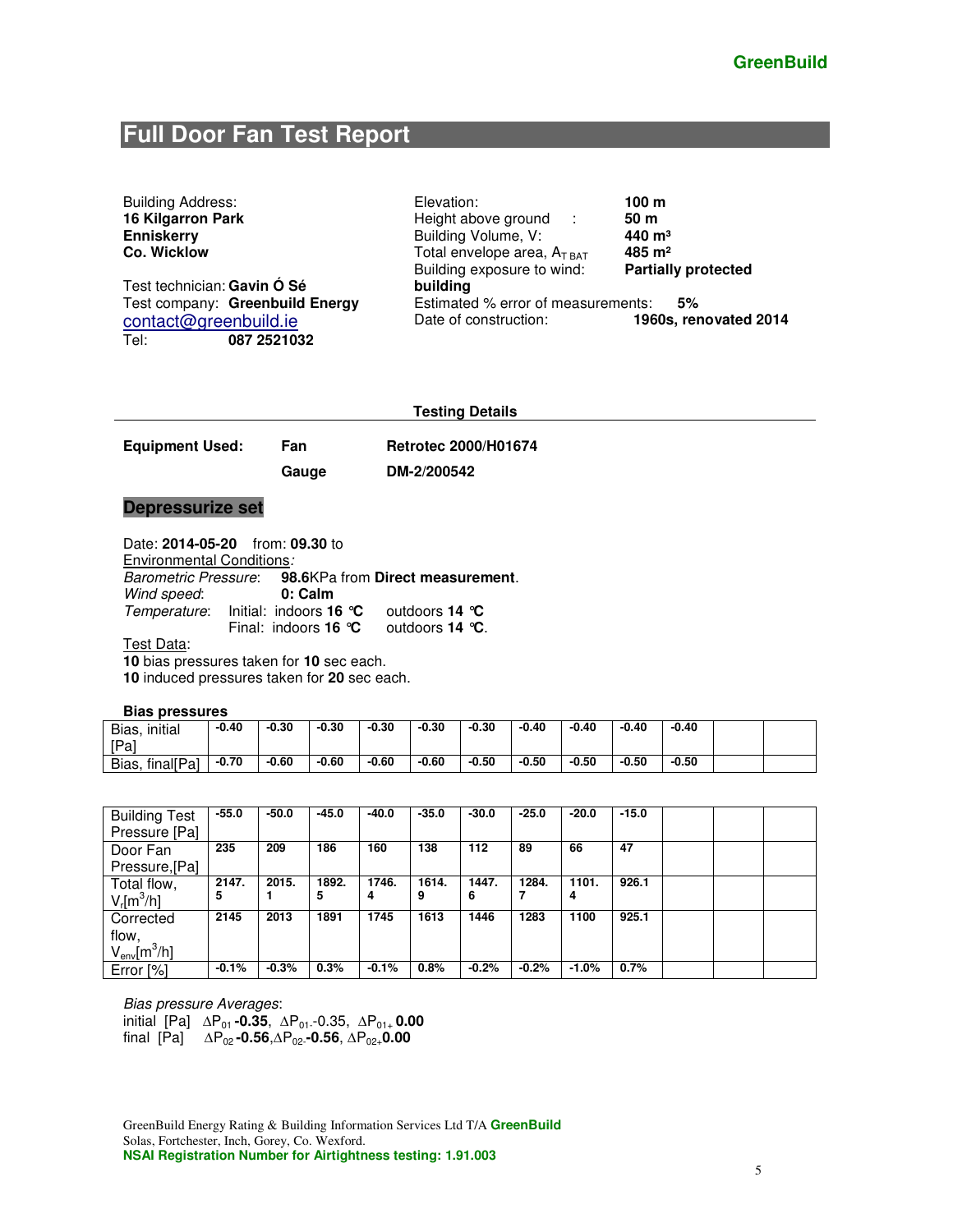

#### **Depressurize Test Results**

|                                                              |        | Results               |        |                                                                                  | Results | 95% Confidence                                     | Uncertainty |           |      |           |
|--------------------------------------------------------------|--------|-----------------------|--------|----------------------------------------------------------------------------------|---------|----------------------------------------------------|-------------|-----------|------|-----------|
| Correlation, r<br>[%]                                        | 99.98  | 95% confidence limits |        |                                                                                  |         | Air flow at 50<br>Pa, $V_{50}$ [m <sup>3</sup> /h] | 2025        | 2015      | 2040 | $+/-0.6%$ |
| Intercept,<br>$C_{env}$ [m <sup>3</sup> /h.Pa <sup>n</sup> ] | 165.0  | 159.0                 | 171.0  | Air changes<br>at 50 Pa, $n_{50}$<br>[/h]                                        | 4.605   | 4.375                                              | 4.840       | $+/-5.0%$ |      |           |
| Intercept,<br>$C_L$ [m <sup>3</sup> /h.Pa <sup>n</sup> ]     | 164.53 | 158.5                 | 170.5  | Permeability<br>at 50 Pa, g <sub>50</sub><br>$\left[\frac{m^3}{h}\right]\right]$ | 4.178   | 3.968                                              | 4.389       | $+/-5.0%$ |      |           |
| Slope, n                                                     | 0.6419 | 0.6314                | 0.6523 | Specific<br>Leakage at<br>50 Pa, w <sub>50</sub><br>[m $^3$ /h.m $^2$ ]          | 11.014  | 10.459                                             | 11.569      | $+/-5.0%$ |      |           |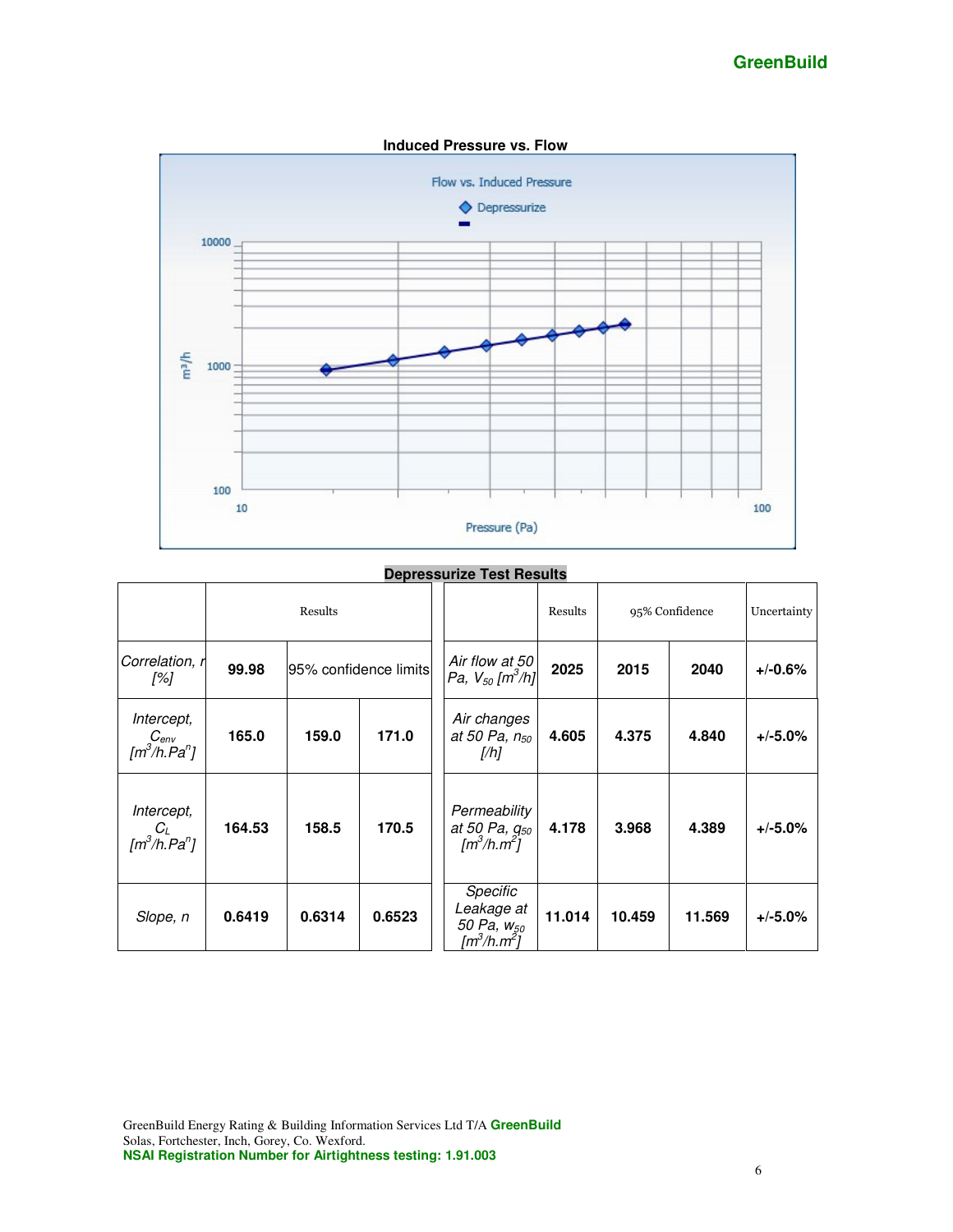#### **Pressurize set**

Date: **2014-05-20** Time: to **10.05**  Environmental Conditions: Barometric Pressure: **98.6**KPa from **Direct measurement**. Wind speed: Temperature: Initial: indoors **16 °C** outdoors **14 °C**. Final: indoors **16 °C** outdoors **14 °C**.

Test Data:

**10** bias pressures taken for **10** sec each.

**10**induced pressures taken for **20** sec each.

#### **Bias pressures**

| initial<br>Bias,   | $-0.70$ | $-0.60$ | $-0.60$ | $-0.60$ | $-0.60$ | $-0.50$ | $-0.50$ | $-0.50$ | $-0.50$ | $-0.50$ |  |
|--------------------|---------|---------|---------|---------|---------|---------|---------|---------|---------|---------|--|
| [Pa]               |         |         |         |         |         |         |         |         |         |         |  |
| final[Pa]<br>Bias, | $-0.60$ | $-0.90$ | $-0.90$ | $-0.80$ | $-0.80$ | $-0.70$ | $-0.80$ | $-0.90$ | $-0.90$ | $-1.00$ |  |

| <b>Building Test</b><br>Pressure [Pa]  | 55.0       | 50.0       | 45.0       | 40.0       | 35.0       | 30.0       | 25.0       | 20.0       | 15.0  |  |  |
|----------------------------------------|------------|------------|------------|------------|------------|------------|------------|------------|-------|--|--|
| Door Fan<br>pressure [Pa]              | 273        | 248        | 218        | 187        | 162        | 132        | 108        | 83         | 61    |  |  |
| Total flow,<br>$V_r[m^3/h]$            | 2061.<br>9 | 1957.<br>4 | 1820.<br>8 | 1670.<br>0 | 1546.<br>2 | 1379.<br>0 | 1239.<br>4 | 1075.<br>6 | 916.0 |  |  |
| Corrected<br>flow,<br>$V_{env}[m^3/h]$ | 2081       | 1976       | 1838       | 1686       | 1561       | 1392       | 1251       | 1086       | 924.7 |  |  |
| Error [%]                              | 0.1%       | 1.0%       | 0.5%       | $-0.6%$    | 0.2%       | $-1.4%$    | $-0.5%$    | $-0.6%$    | 1.4%  |  |  |

Bias pressure Averages: initial [Pa] ∆P01 **-0.56**, ∆P01- -0.56, ∆P01+ **0.00**  final [Pa] ∆P02 **-0.83**, ∆P02- **-0.83**, ∆P02+ **0.00** 

**Induced Pressure vs. Flow**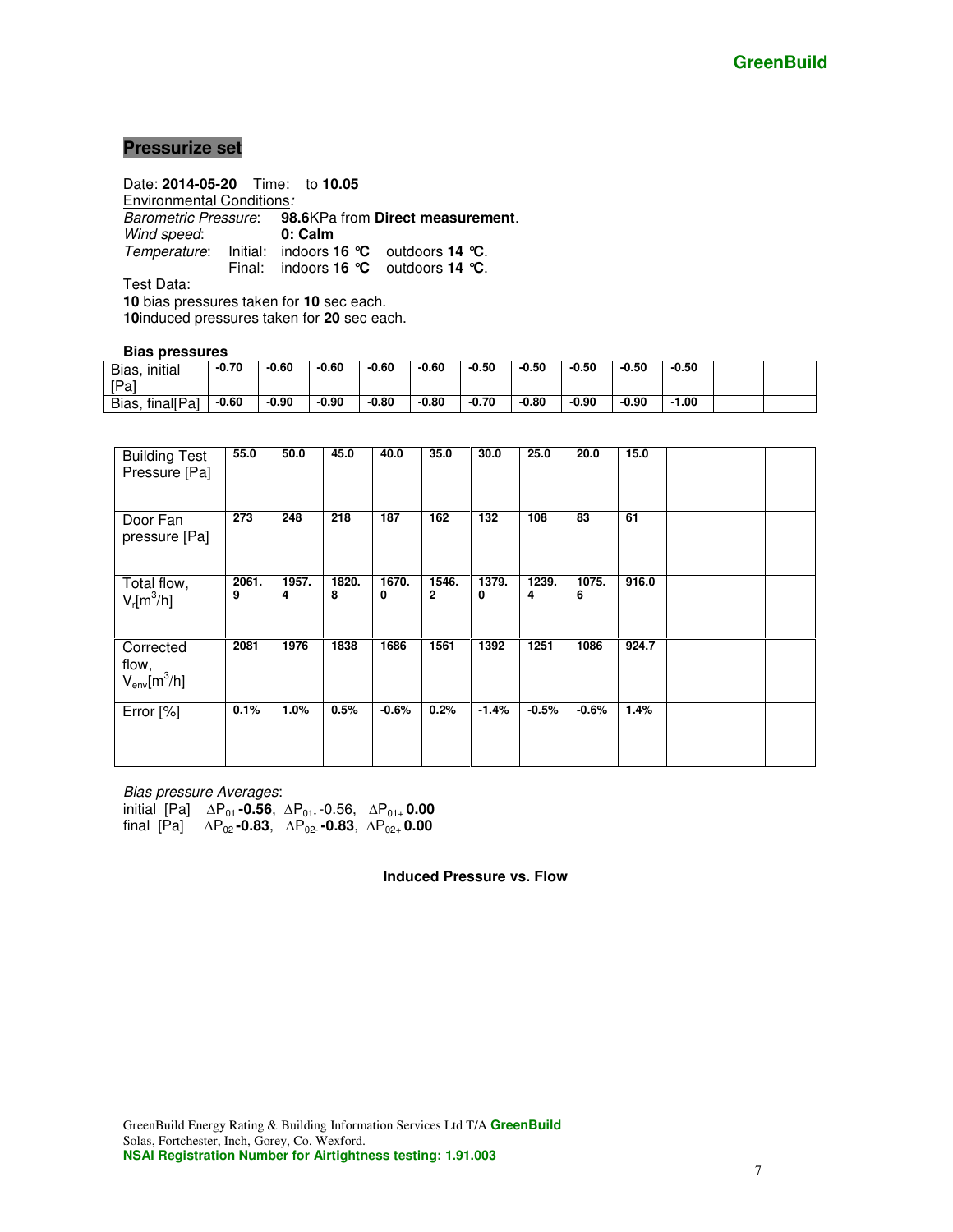#### **GreenBuild**



#### **Pressurize Test Results**

|                                                                        | Results |        |                       |                                                                         | Results |       | 95% Confidence | Uncertainty |
|------------------------------------------------------------------------|---------|--------|-----------------------|-------------------------------------------------------------------------|---------|-------|----------------|-------------|
| Correlation, r<br>[%]                                                  | 99.95   |        | 95% confidence limits | Air flow at 50<br><i>Pa</i> , $V_{50}$<br>[m <sup>3</sup> /h]           | 1930    | 1910  | 1950           | $+/-1.0%$   |
| Intercept,<br>C <sub>env</sub><br>[m <sup>3</sup> /h.Pa <sup>n</sup> ] | 152.0   | 142.5  | 162.1                 | Air changes<br>at 50 Pa, $n_{50}$<br>[/h]                               | 4.390   | 4.165 | 4.615          | $+/-5.1%$   |
| Intercept, $C_L$<br>$\left[\frac{m^3}{h}$ . Pa <sup>n</sup> $\right]$  | 151.40  | 142.0  | 161.5                 | Permeability<br>at 50 Pa, $q_{50}$<br>$[m^3/h.m^2]$                     | 3.982   | 3.779 | 4.185          | $+/-5.1%$   |
| Slope, n                                                               | 0.6508  | 0.6327 | 0.6690                | Specific<br>Leakage at<br>50 Pa, w <sub>50</sub><br>[m $^3$ /h.m $^2$ ] | 10.496  | 9.960 | 11.032         | $+/-5.1%$   |

#### **Combined Test Data**

|                                                      | Results     |        | 95% Confidence Interval | Uncertainty |
|------------------------------------------------------|-------------|--------|-------------------------|-------------|
| Air flow at 50 Pa,<br>$V_{50}$ [m <sup>3</sup> /h]   | <b>1980</b> | 1960   | 1995                    | $+/-0.8%$   |
| Air changes at 50Pa,<br>$n_{50}$ [/h]                | 4.495       | 4.270  | 4.725                   | $+/-5.1%$   |
| Permeability at 50 Pa,<br>$q_{50}$ $[m^3/h.m^2]$     | 4.080       | 3.873  | 4.287                   | $+/-5.0%$   |
| Specific leakage at 50<br>Pa, $w_{50}$ $[m^3/h.m^2]$ | 10.755      | 10.209 | 11.300                  | $+/-5.0%$   |

#### **Test Notes:**

Door fan was in front door.

#### Temporary seals: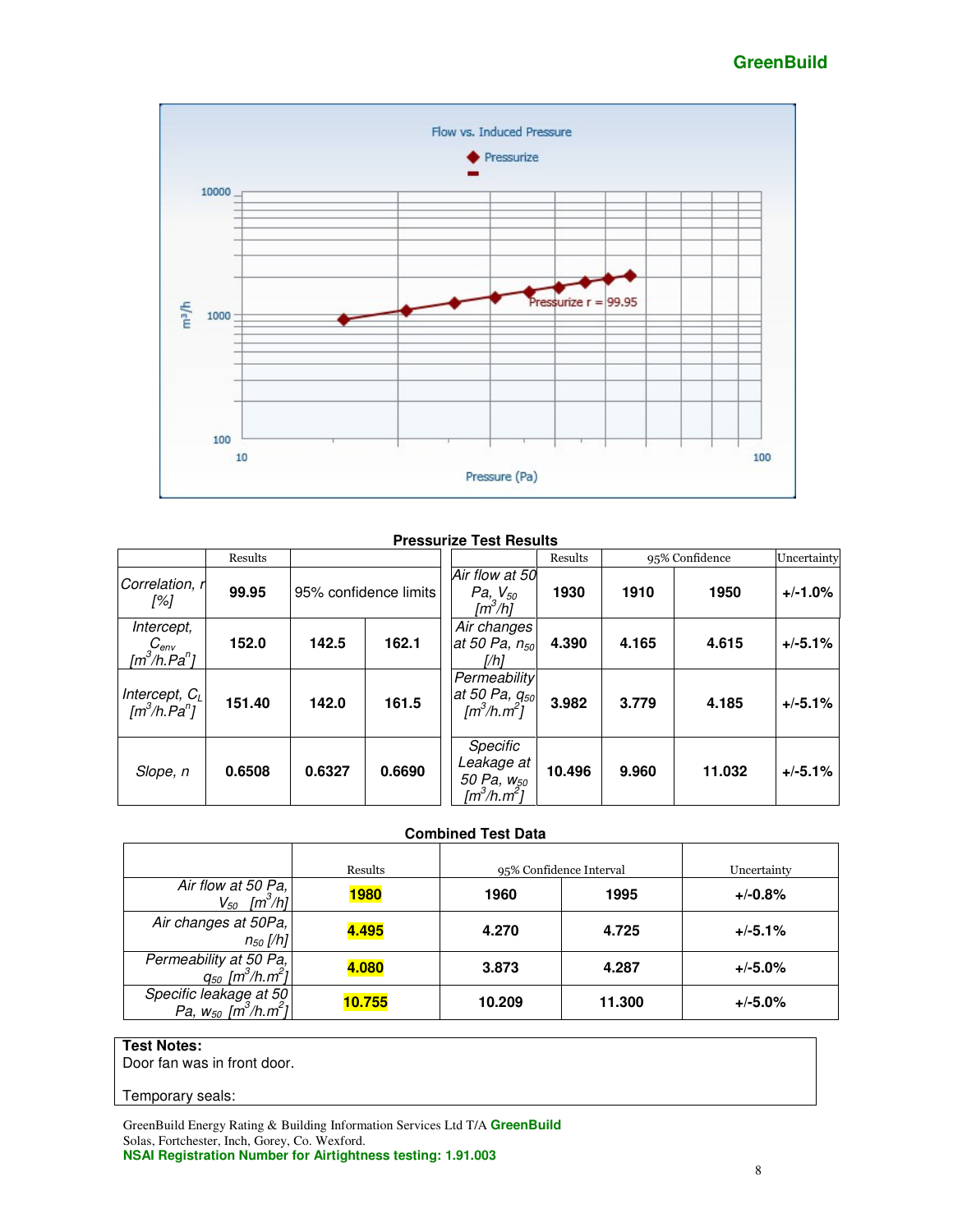#### - HRV system - Chimney

All external windows and doors were closed, except for the opening holding the fan equipment. All internal room doors were open, including the hot press door.

**Ventilation Type –** Centralised Heat recovery ventilation **Heating Type –**boiler with radiators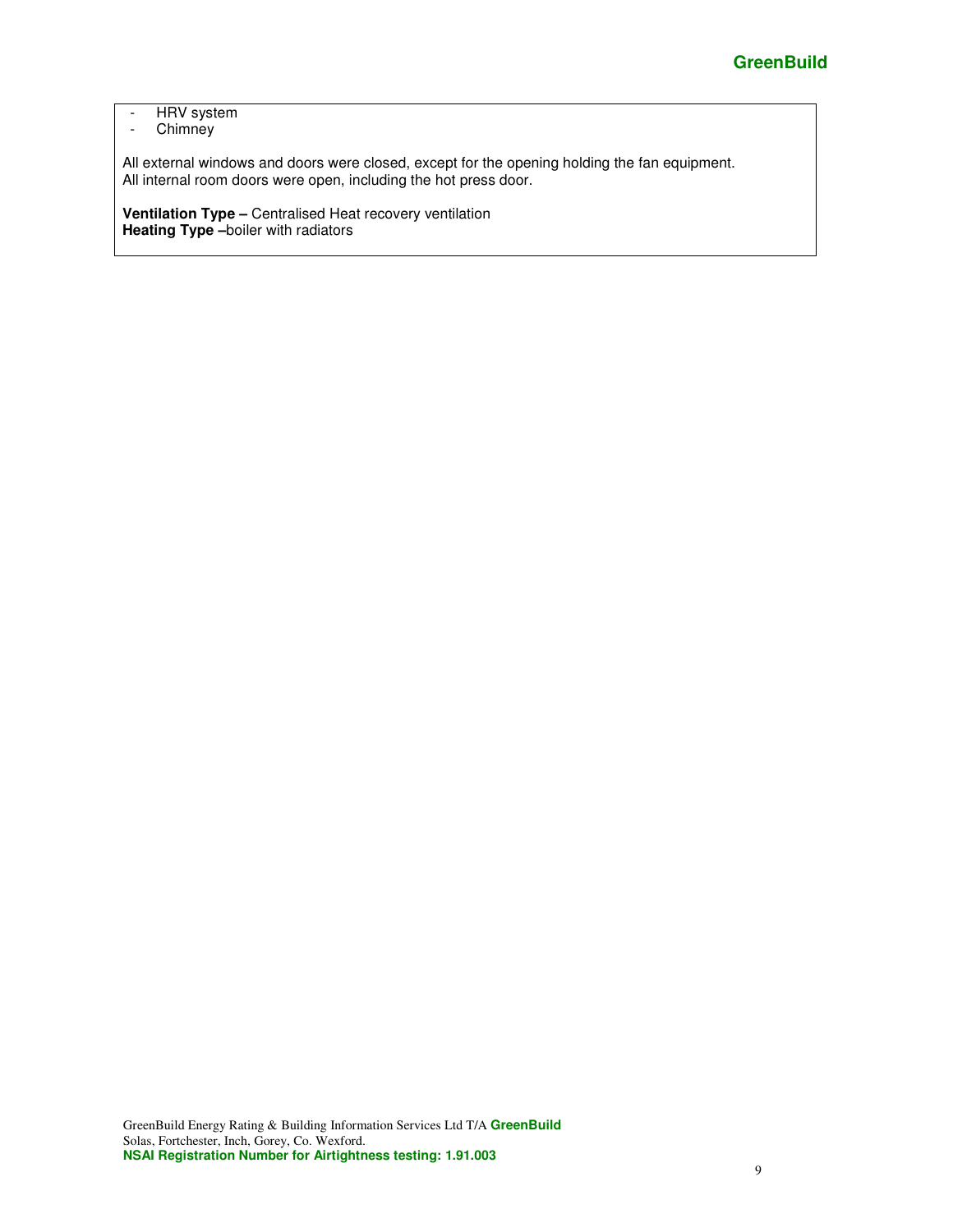## **Appendix A - Understanding The Blower Door Test**

The blower door test is performed using a calibrated fan machine to move a measured amount of air through a dwelling. The air can be sucked from the house (depressurized) or pushed into the house (pressurize), or both.

The test is performed in accordance with the Irish & European Standard IS EN13829:2000, so that the results should be able to be replicated and also compared across dwellings.

Greenbuild is one of only a small number of companies in the country audited by the National Standards Authority of Ireland (NSAI), so you can be assured of the quality of our service.

As part of the NSAI scheme, we also take account of the UK ATTMA standard. This is not required in Ireland generally, but may be specified in some cases.

Whilst the fan is running, the air pressure inside will be different to the air pressure outside. Readings are recorded and the results are plotted on a graph. The reading on the graph at 50 Pascal pressure difference between the inside and the outside is then taken as the final result for the building. If the building has been both pressurised and depressurised then the 50 Pascal result for each is added and the final result is the average of the two readings.

In Europe generally, the result is expressed in terms of the volume of air being moved through the fan relative to the volume of the building. This is called the Air Change rate, or Air Leakage rate, or the n50.

In Ireland and Britain, the result is usually expressed in terms of the volume of air being moved through the fan relative to the area of the building envelope (ground floor, external walls and upper ceilings), measured in square metres. This is called the Air Permeability rate, or the q50.

People often speak of these two results as equivalent, but it is important to note that they depend on the shape of the building and can be quite different.

Greenbuild provides both the Air Permeability and Air Leakage rate results for tests undertaken.

#### **Example**

Take a bungalow of 100 square metres, with 8ft ceilings (2.4m).

The volume of the house is thus  $100<sup>*</sup>2.4 = 240$  cubic meters.

The envelope of the house depends on whether is it long and narrow, or square etc., but let's say it has an envelope area of:

Floor 100m<sup>2</sup><br>Ceilings 100m<sup>2</sup> Ceilings Walls 20m Long, 5m wide =  $120m^2$ 

Thus the envelope of the sample house is  $320m^2$ .

If the volume of air going through the fan at 50 Pa is 1600m3, then: Air Leakage is  $1600/240 = 7$  Air changes per hour Air Permeability is  $1600/320 = 5$  m3/(hr.m2)